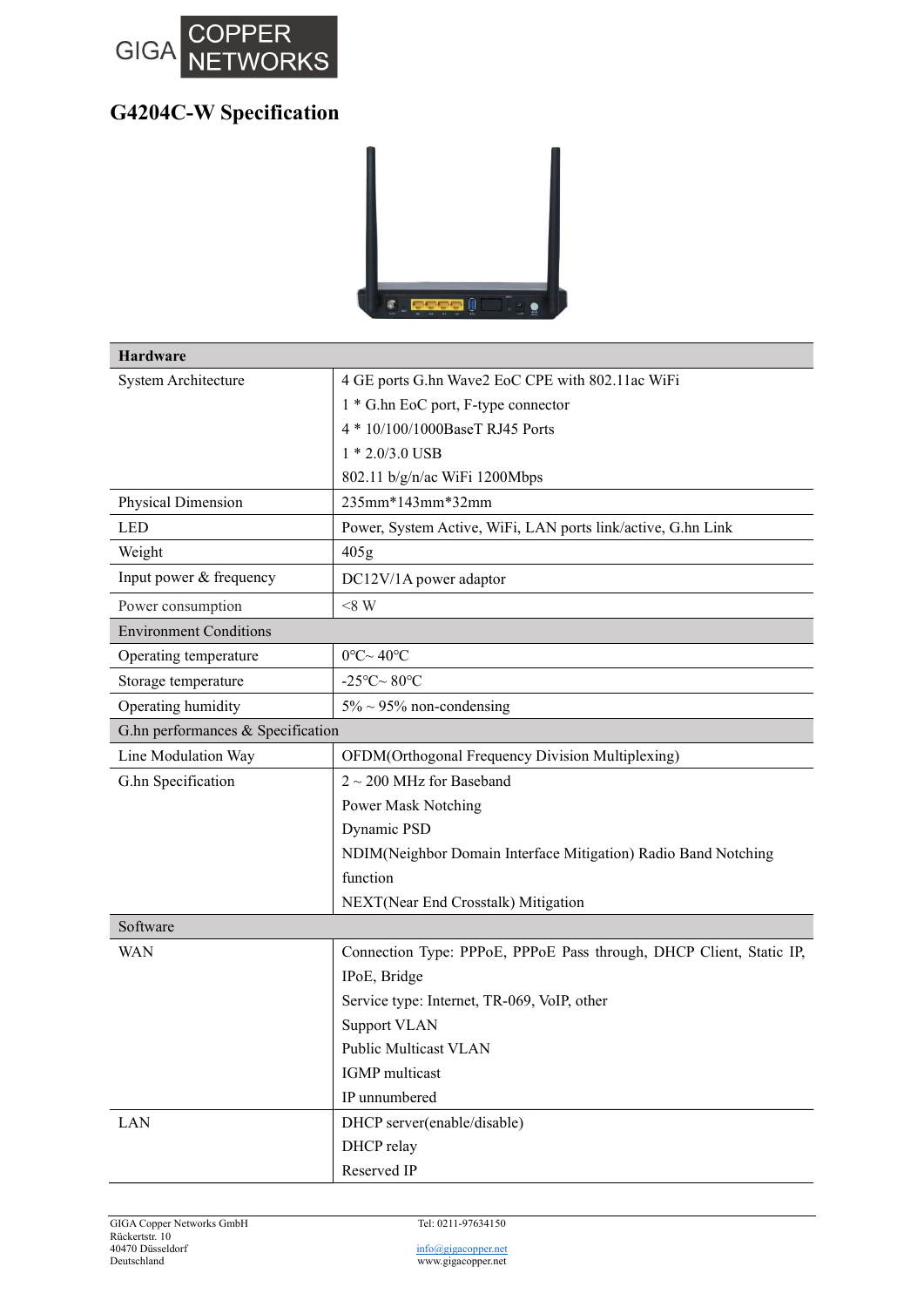| DHCP address pool display<br>DNS proxy<br>Dynamic VLAN<br>UPnP IGD<br>Ethernet port configuration: 10M half/full, 100M half/full, 1000M half/full<br><b>NAPT</b><br>Routing<br><b>Static Routing</b><br>RIP V1/V1-c/V2<br>Virtual Server<br>ALG<br>Port Triggering<br>Multi-NAT<br>IGMP ProxyIGMP-Snooping<br>Web-based configuration GUI<br>Management<br>Remote management, support TR069 and TR098<br>Syslog, SNMP v1/v2c<br>Account management<br>Time settings<br><b>DDNS</b><br>Reboot |
|----------------------------------------------------------------------------------------------------------------------------------------------------------------------------------------------------------------------------------------------------------------------------------------------------------------------------------------------------------------------------------------------------------------------------------------------------------------------------------------------|
|                                                                                                                                                                                                                                                                                                                                                                                                                                                                                              |
|                                                                                                                                                                                                                                                                                                                                                                                                                                                                                              |
|                                                                                                                                                                                                                                                                                                                                                                                                                                                                                              |
|                                                                                                                                                                                                                                                                                                                                                                                                                                                                                              |
|                                                                                                                                                                                                                                                                                                                                                                                                                                                                                              |
|                                                                                                                                                                                                                                                                                                                                                                                                                                                                                              |
|                                                                                                                                                                                                                                                                                                                                                                                                                                                                                              |
|                                                                                                                                                                                                                                                                                                                                                                                                                                                                                              |
|                                                                                                                                                                                                                                                                                                                                                                                                                                                                                              |
|                                                                                                                                                                                                                                                                                                                                                                                                                                                                                              |
|                                                                                                                                                                                                                                                                                                                                                                                                                                                                                              |
|                                                                                                                                                                                                                                                                                                                                                                                                                                                                                              |
|                                                                                                                                                                                                                                                                                                                                                                                                                                                                                              |
|                                                                                                                                                                                                                                                                                                                                                                                                                                                                                              |
|                                                                                                                                                                                                                                                                                                                                                                                                                                                                                              |
|                                                                                                                                                                                                                                                                                                                                                                                                                                                                                              |
|                                                                                                                                                                                                                                                                                                                                                                                                                                                                                              |
|                                                                                                                                                                                                                                                                                                                                                                                                                                                                                              |
|                                                                                                                                                                                                                                                                                                                                                                                                                                                                                              |
|                                                                                                                                                                                                                                                                                                                                                                                                                                                                                              |
| <b>Factory Restore</b>                                                                                                                                                                                                                                                                                                                                                                                                                                                                       |
| Firmware upgrade: HTTP, TFTP                                                                                                                                                                                                                                                                                                                                                                                                                                                                 |
| Access control list                                                                                                                                                                                                                                                                                                                                                                                                                                                                          |
| Configuration backup and restore                                                                                                                                                                                                                                                                                                                                                                                                                                                             |
| Wireless<br>802.11 b/g/n/ac                                                                                                                                                                                                                                                                                                                                                                                                                                                                  |
| Support up to 4 SSID                                                                                                                                                                                                                                                                                                                                                                                                                                                                         |
| Support SSID broadcast enable and disable                                                                                                                                                                                                                                                                                                                                                                                                                                                    |
| Support SSID isolation/hide                                                                                                                                                                                                                                                                                                                                                                                                                                                                  |
| Bandwidth: 2.4G 20MHz, 40MHz, 20/40MHz                                                                                                                                                                                                                                                                                                                                                                                                                                                       |
| 5G 20MHz, 40MHz, 20/40MHz                                                                                                                                                                                                                                                                                                                                                                                                                                                                    |
| Support 64/128 bit WEB, WPA/WPA2/Mixed security                                                                                                                                                                                                                                                                                                                                                                                                                                              |
| Support up to 32 wireless clients                                                                                                                                                                                                                                                                                                                                                                                                                                                            |
| Support WMM                                                                                                                                                                                                                                                                                                                                                                                                                                                                                  |
| Support Lazy mode, repeater mode and bridge mode WDS                                                                                                                                                                                                                                                                                                                                                                                                                                         |
| Support auto channel selection                                                                                                                                                                                                                                                                                                                                                                                                                                                               |
| <b>ACL</b><br>Security                                                                                                                                                                                                                                                                                                                                                                                                                                                                       |
| <b>MAC</b> Filter                                                                                                                                                                                                                                                                                                                                                                                                                                                                            |
| Port Filter                                                                                                                                                                                                                                                                                                                                                                                                                                                                                  |
| SSH service                                                                                                                                                                                                                                                                                                                                                                                                                                                                                  |
| Diagnostic                                                                                                                                                                                                                                                                                                                                                                                                                                                                                   |
| IPsec VPN                                                                                                                                                                                                                                                                                                                                                                                                                                                                                    |
| IPv4in IPv6<br>IP Tunnel                                                                                                                                                                                                                                                                                                                                                                                                                                                                     |
| IPv6 in IPv4                                                                                                                                                                                                                                                                                                                                                                                                                                                                                 |
| <b>GRE</b> Tunnel                                                                                                                                                                                                                                                                                                                                                                                                                                                                            |